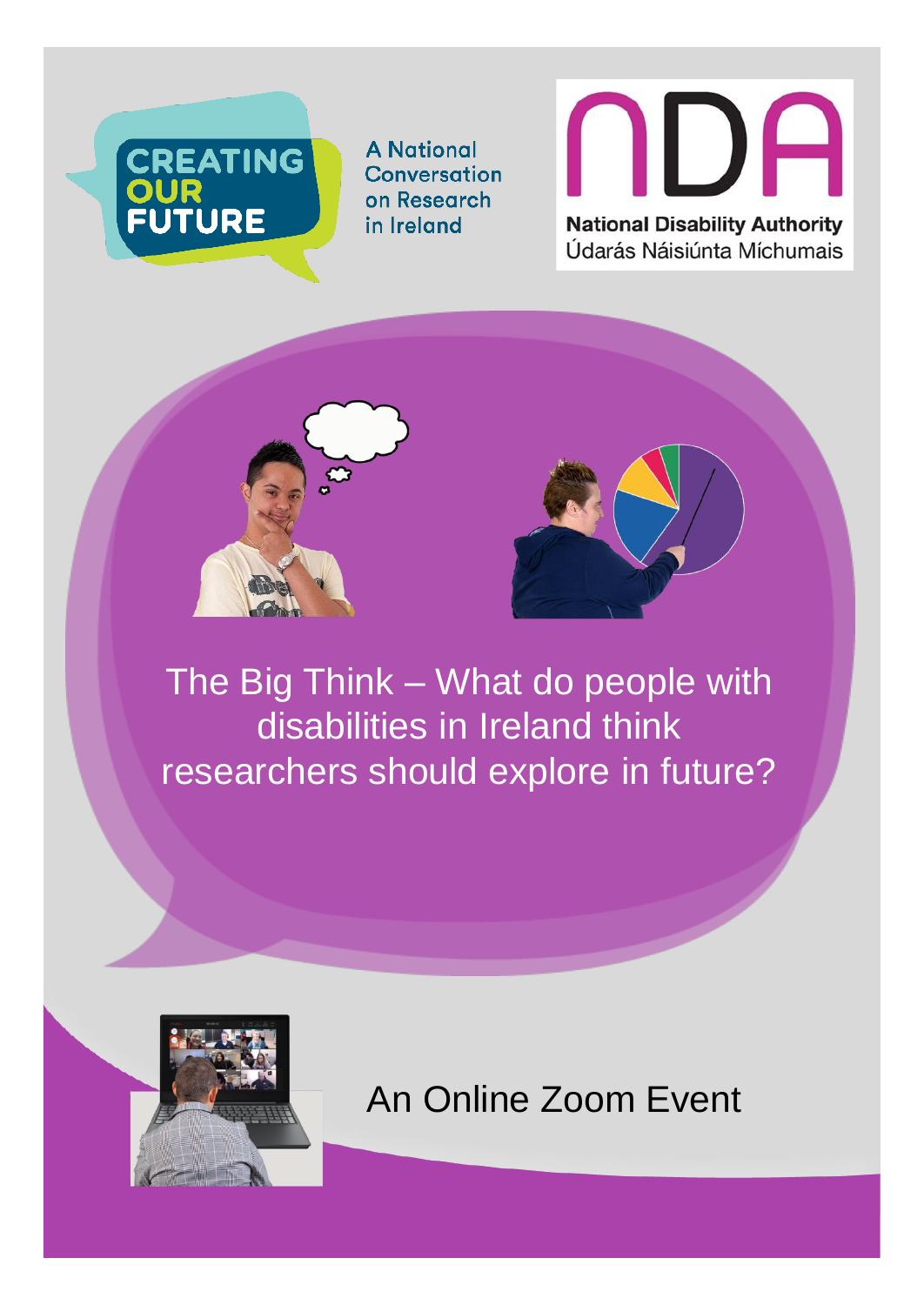### **What is this invitation about?**



The National Disability Authority would like to invite you to an online Zoom event. The National Disability Authority is also known as the NDA.



This event will take place on Tuesday 23rd November 2021.



It will be on for one hour from 7.30 to 8.30 pm.



This event is about research in Ireland in the future.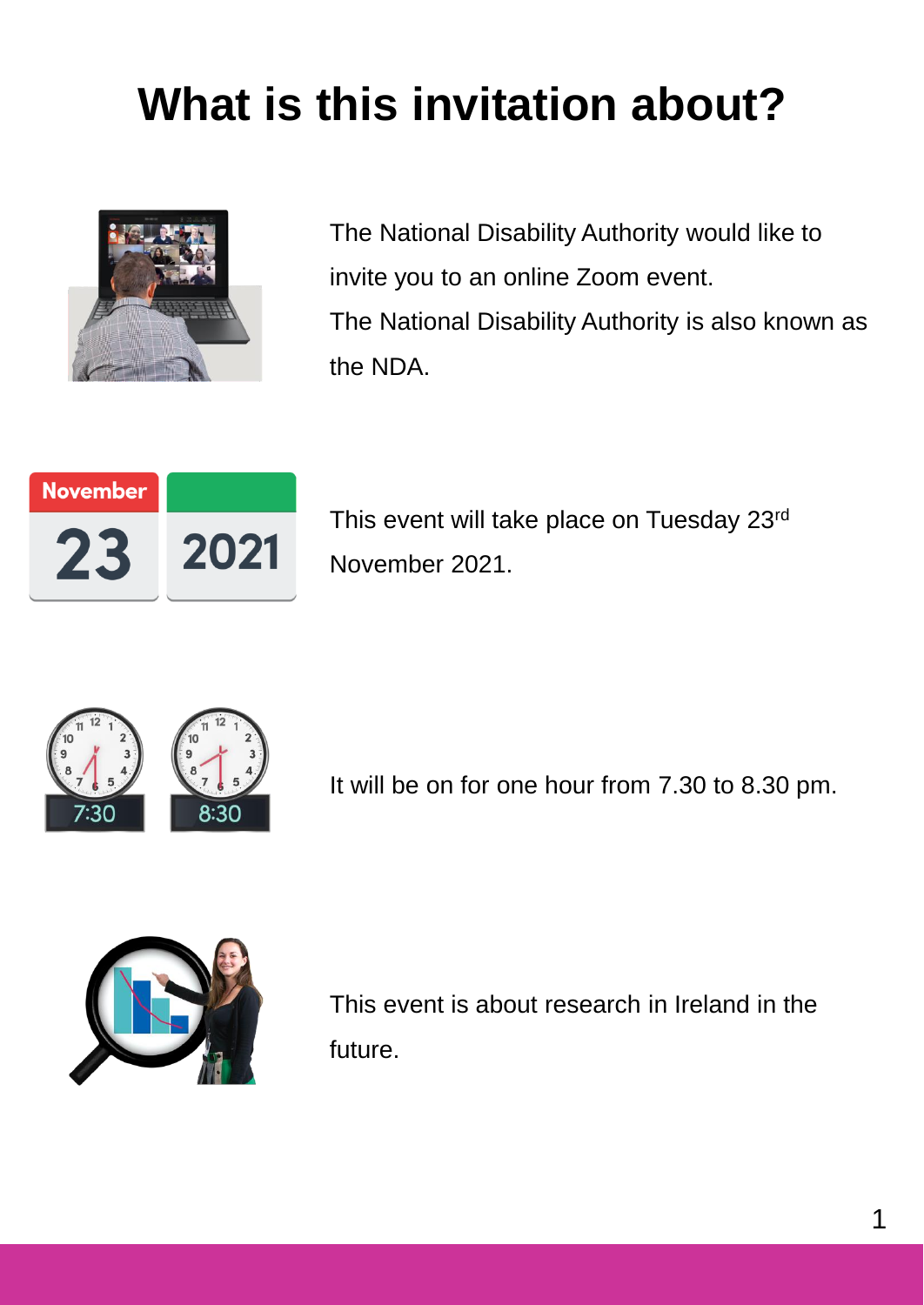### **What is research?**



Research is the study of a topic, problem, concern, or issue.



We do research to get information, find out new facts, and to solve problems.



Research affects nearly every part of our lives. It is important to health and well-being, the environment, education, employment, and our standard of living.



Research can help us to make sure that all people can be part of our society.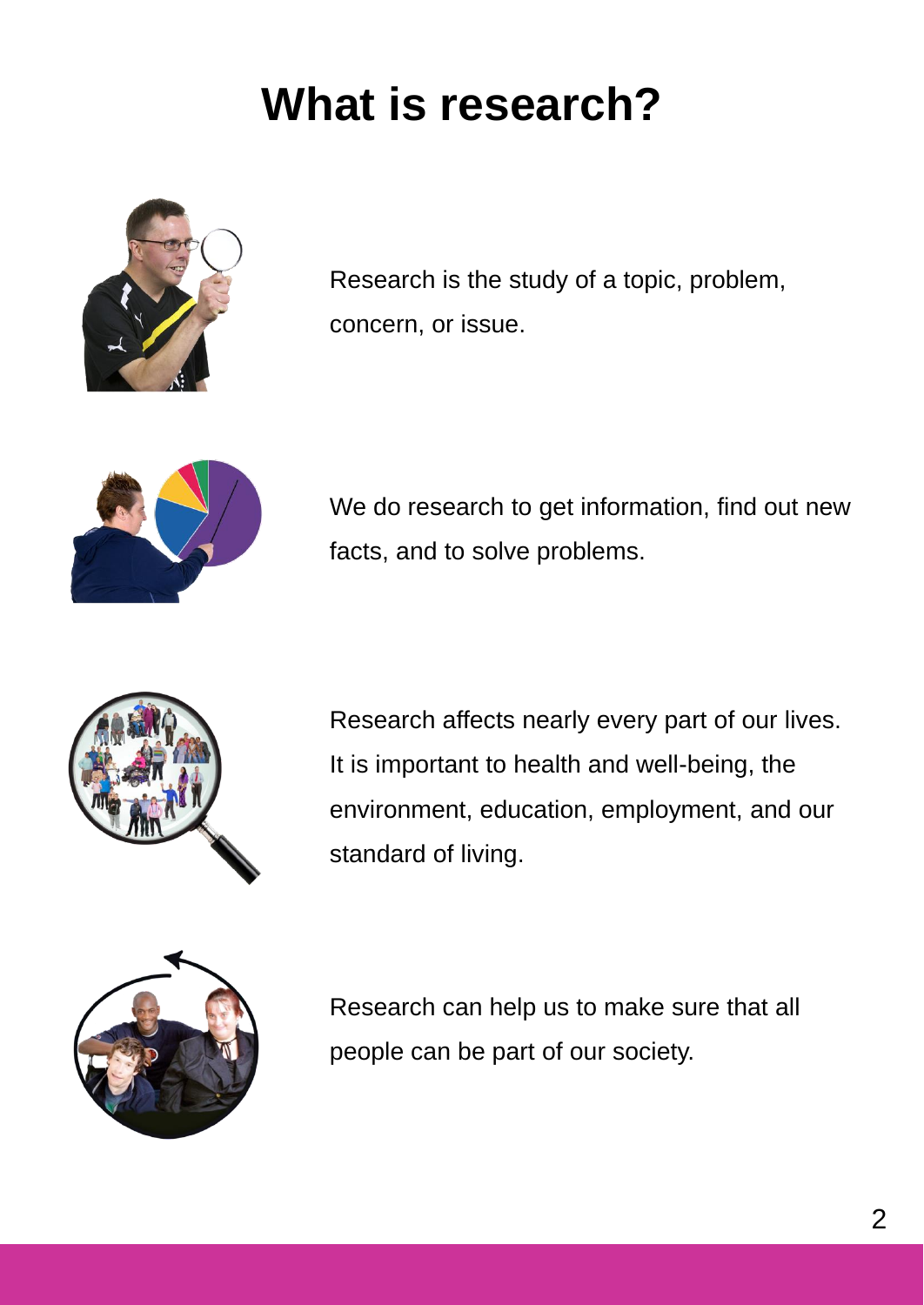# **What is 'Creating Our Future'?**



'Creating Our Future' is a Government project. It is a chance for everyone in Ireland to tell the Government their research ideas.



This will help make our country better for everyone.



We are inviting people with disabilities to this event to make sure that their views are part of this national project.



We will share your ideas with the Government after the online event.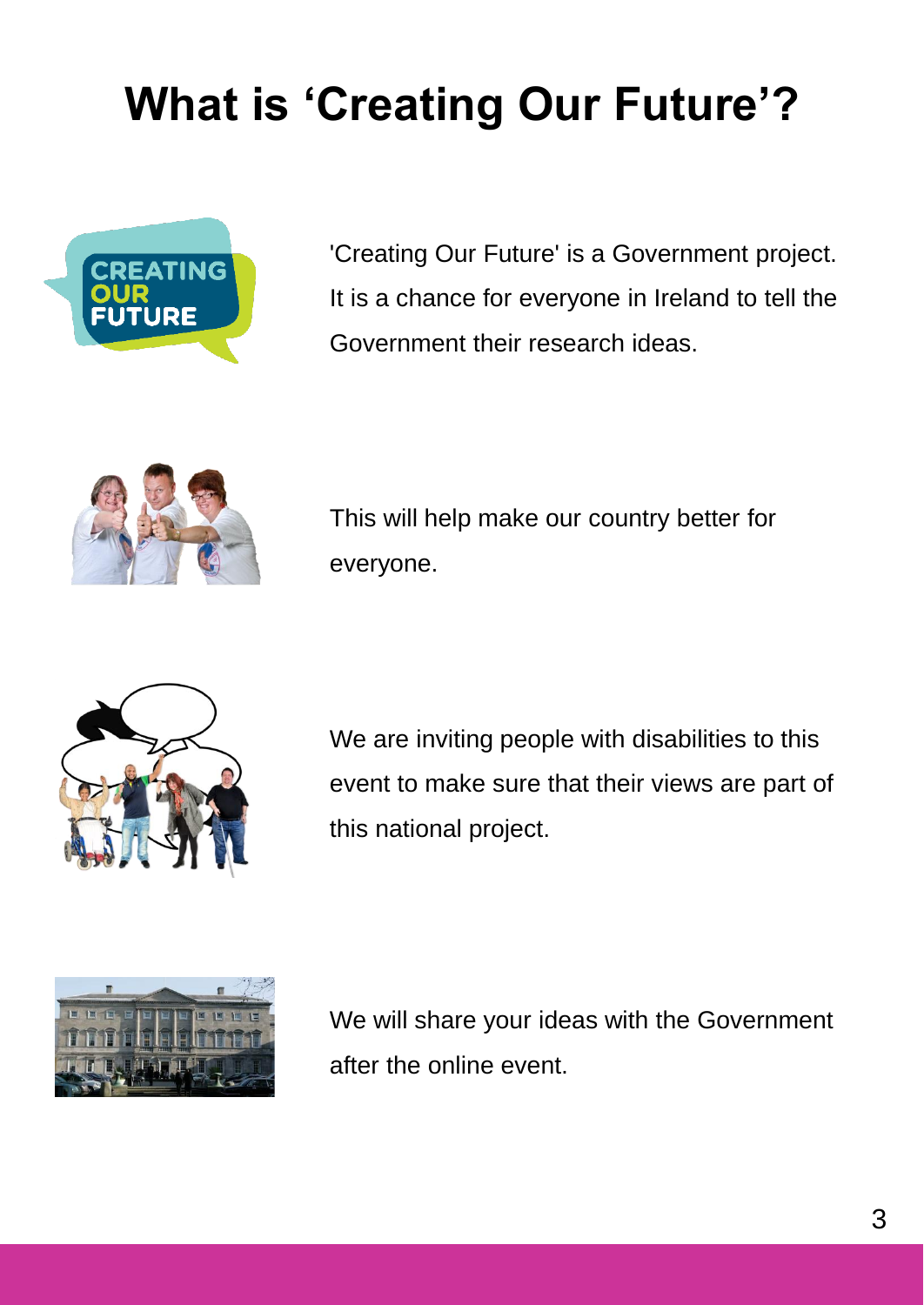# **Hearing your ideas**



We want to hear your ideas. All ideas are welcome.



Your ideas don't have to be about disability. No idea is too big or too small. There are no bad ideas.



We want to hear your ideas about what research should be done to help you, your family, your friends, or your community.



We would like to hear from Disabled Persons Organisations and individuals with disabilities.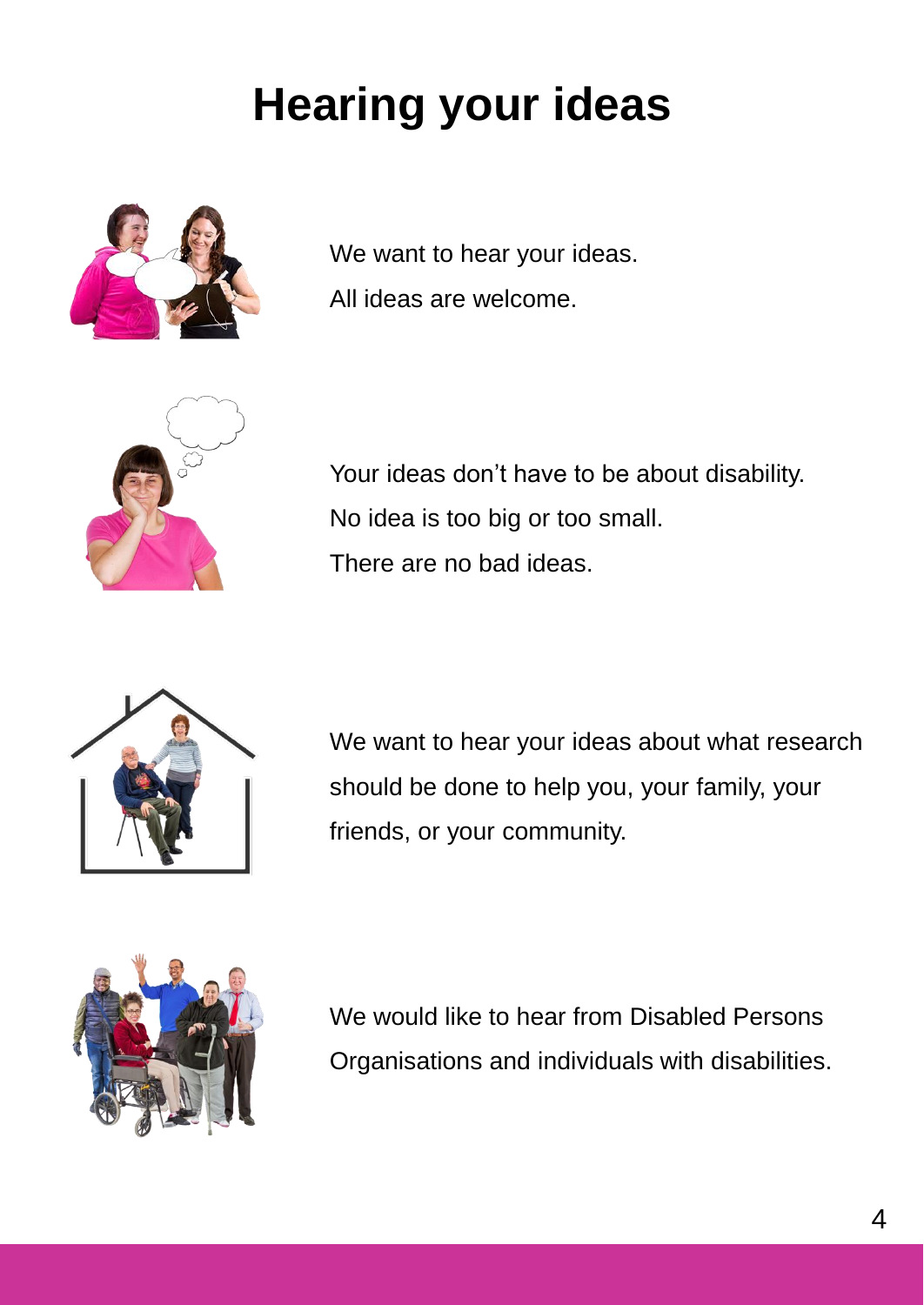# **What will happen at the event?**



We will break into small groups.



You will have time to think and tell us your ideas.



We will collect all of your ideas, make a list, and send them to the 'Creating Our Future' team. Your name will not be on the list of ideas.



We will think about your ideas when we are planning research at the NDA.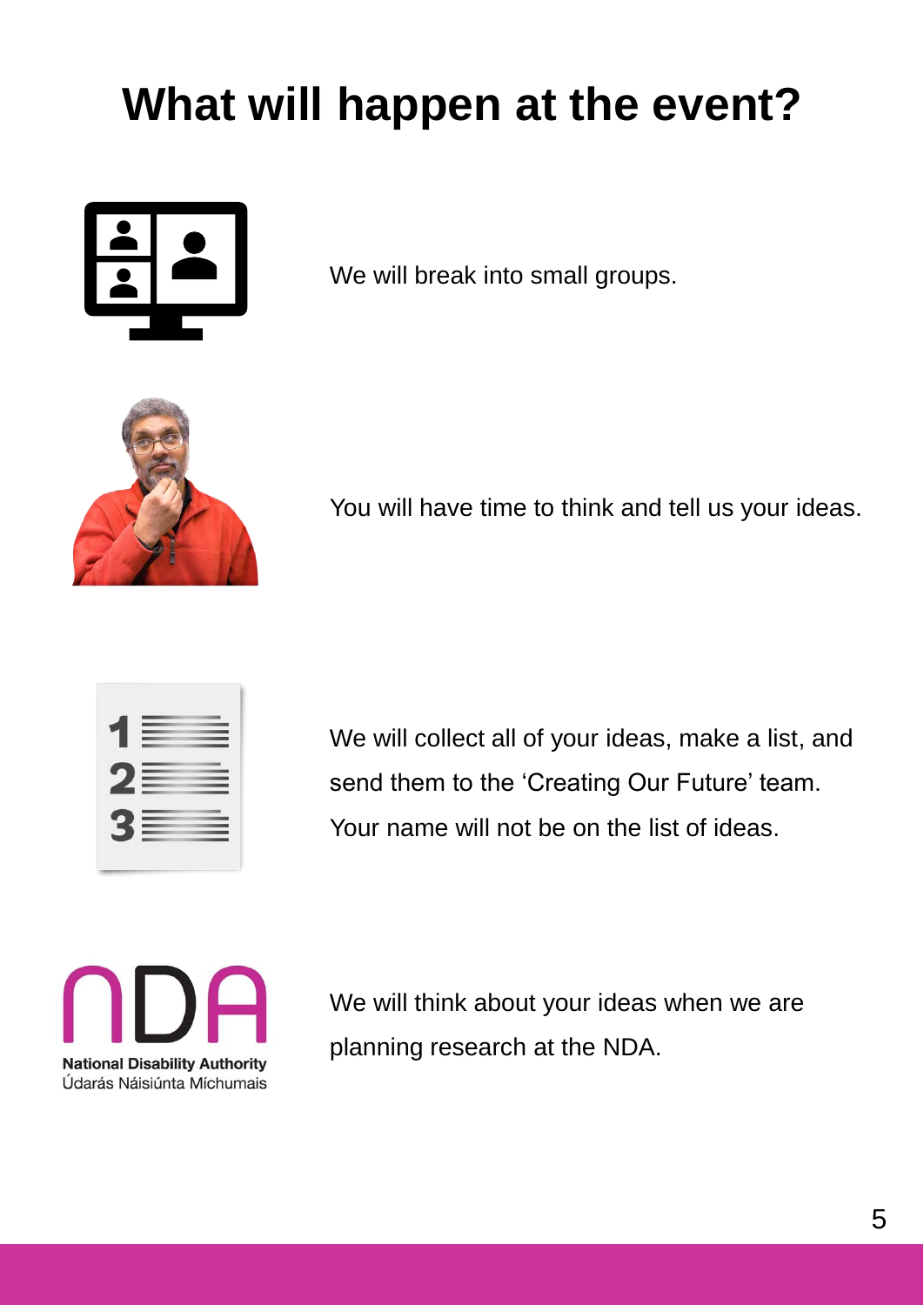# **What do I need to do?**



If you would like to attend the event, please register here. <https://www.surveymonkey.com/r/BigThink>



This form will ask you about any supports you need to access the event. There will be an Irish Sign Language interpreter and real-time captioning available at this event.



Please share this invitation with others who may be interested in taking part.



Numbers may be limited depending on the level of interest.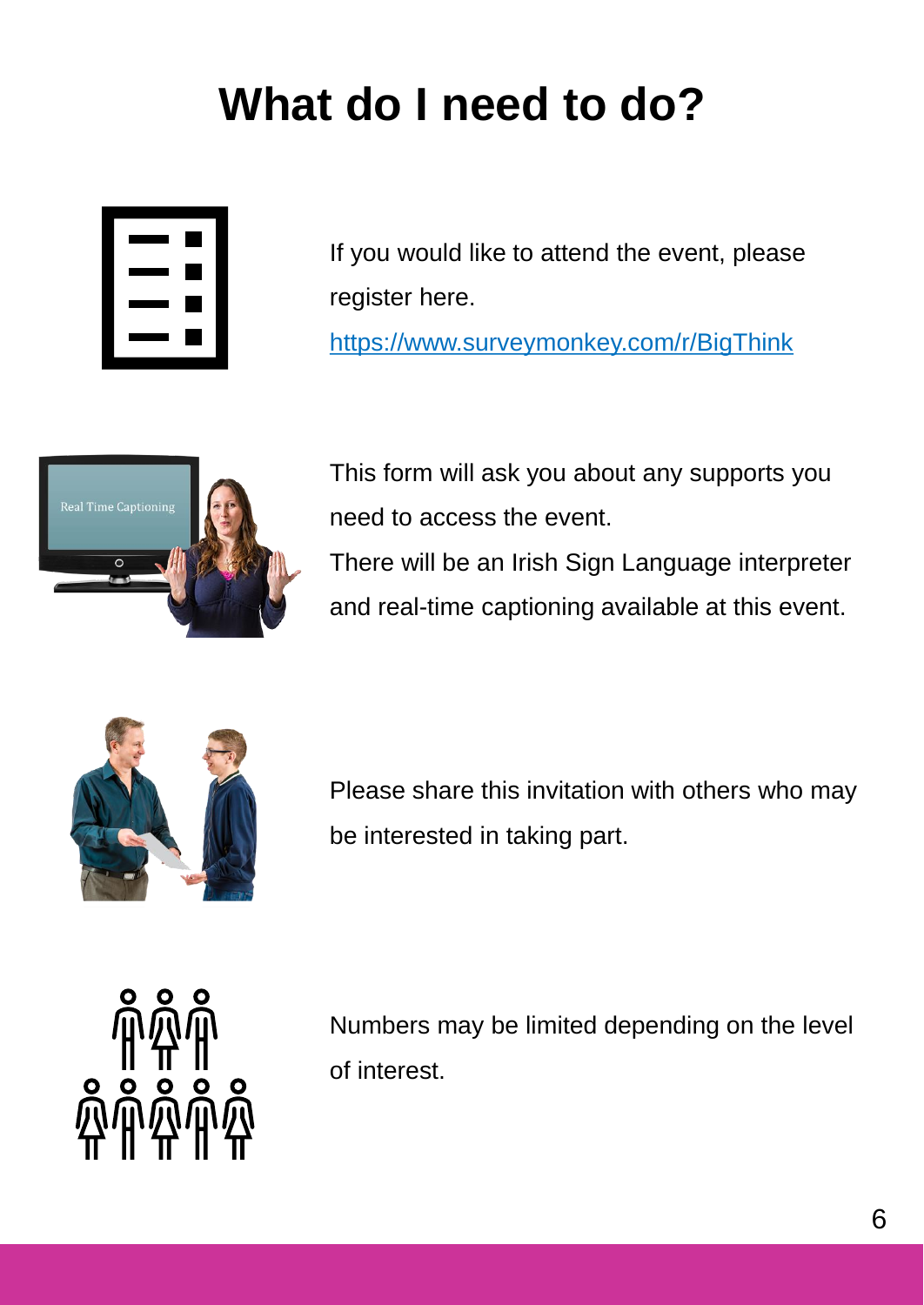

If you don't want to attend this event, you can still share your ideas.



You can send your ideas straight to the 'Creating our Future' project. Use the form on their website. For more information, please go to https://creatingourfuture.ie/